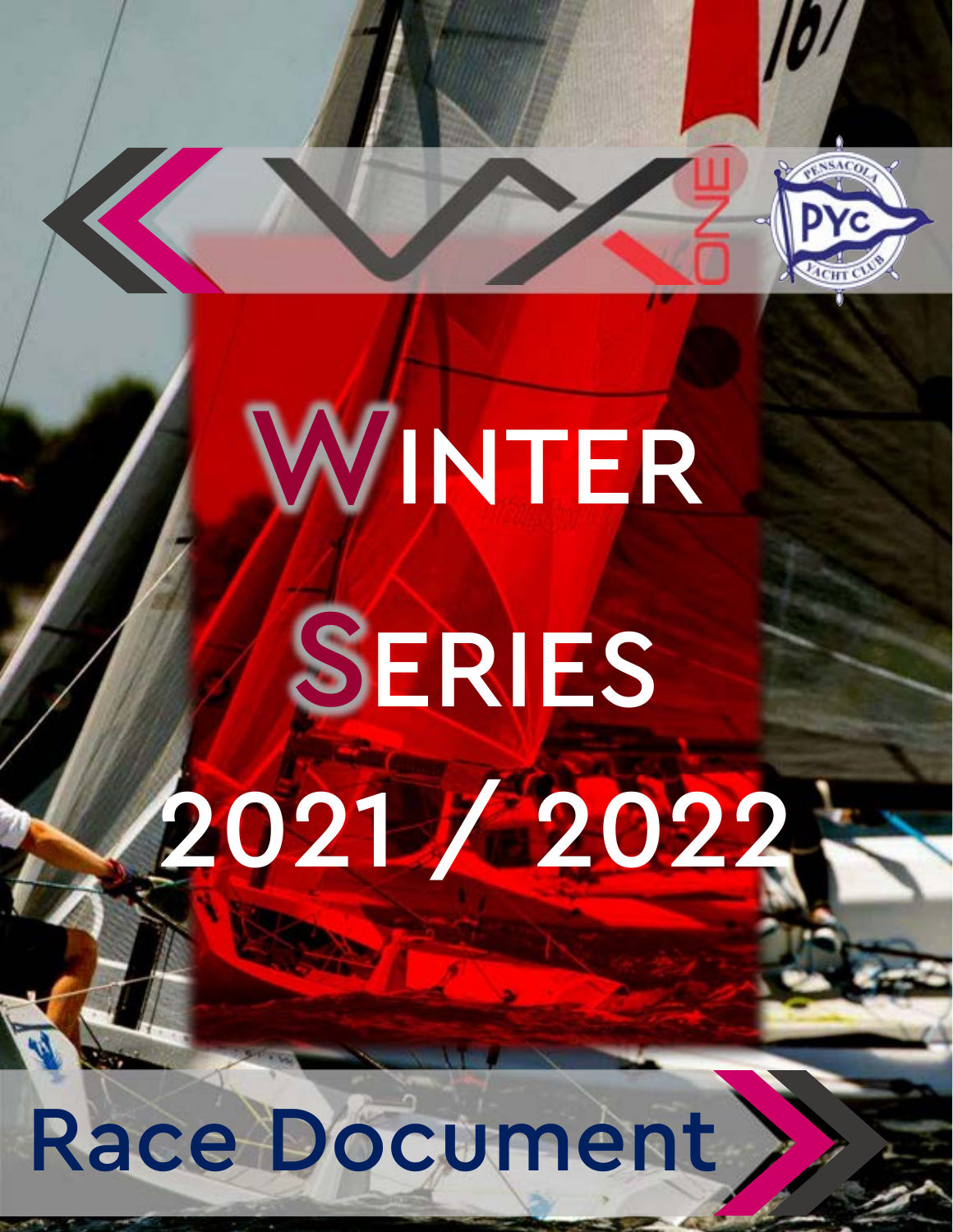





# NOTICE OF RACE & SAILING INSTRUCTIONS

The Organizing Authority (OA) is Pensacola Yacht Club in conjunction with The VXOne Class National Association (VXCA)

#### 1 RULES [NoR]

- 1.1 The regatta will be governed by the rules as defined in The Racing Rules of Sailing (RRS).
- 1.2 In any rule governing the Regatta: the notation [NP] means that any infraction to the *rule* will not be grounds for a protest by a boat (Changes rule RRS  $60.1$  (a)) and the notation [SP] Denotes a rule which a penalty may be applied by the RC without a hearing (Changes rule RRS 63.1, A4 and A5).

#### 2 NOTICE TO COMPETITORS. CHANGES TO THE NOTICE OF RACE & SAILING INSTRUCTIONS [SI]

- 2.1 Notices to Competitors will be posted on the Official Notice Board Online (ONBO). Competitors will be informed by text or email (indicated in the registration form) when a Notice to competitors is posted on the ONBO.
- 2.2 Changes to the rules will be posted on the ONBO before 0830am on the day it will take effect, except that any change to the schedule of races will be posted no later than 1900 on the day before it will take effect.
- 2.3 For an on the water change to the sailing instructions: "L" flag shall be displayed. The change will be announced on the designated VHF channel. (This changes RRS Race Signals)

#### **GREEN REGATTA [NoR]**

- 3.1 The Winter Series 2021 2022 is a Sailors for the Sea "Clean Regatta" which means that any document used by the Organizing Authority, Race Committee, Protest Committee, Measurement Committee and Competitors as a way of communication between them will be online.
- 3.2 There will be no paper format, except for Protest Committee decisions on a protest or request for redress if a party asks for a written decision.
- 3.3 All communications will be received by each boat in the way established in the Registration Form (email).
- 3.4 A boat may request a communication in paper format only if she is a party in the Protest or Request for redress.
- 3.5 [NP] [DP] Rule RRS 47 applies at all times on the water and ashore. Trash may be placed aboard support and RC Vessels while on the water and trash cans. The penalty for breaching rule RRS 47 will be decided by the Protest Committee and could be different than a disqualification. (This change Preamble of part 4 RRS and rule RRS 47)
- 3.6 All competitors are encouraged to use refillable water bottles and recycle all appropriate items.

#### 4 ELIGIBILITY, REGISTRATION AND CREW LIST [NoR]

- 4.1 The regatta is open to all boats of the VXOne class that meet the obligations of the Class Rules.
- 4.2 Eligible boats may enter by completing online registration at: #1 SERIES (December 2021) - https://www.regattanetwork.com/event/23475 #2 SERIES (January 2022) - https://www.regattanetwork.com/event/23476 #3 SERIES (February 2022) - https://www.regattanetwork.com/event/23477
- 4.3 Only boats that have completed all registration requirements will be allowed to compete. Note completed entry includes payment of entry fee.
- 4.4 The OA will acknowledge completed entries upon post on the official event web site.
- 4.5 Each participating boat shall be insured with valid third-party liability insurance with a minimum cover of \$500,000 (USD) per event or the equivalent.
- 4.6 Liability Waiver Form As a condition of entry, each owner, skipper and individual participating crewmember shall sign a liability waiver/media release. The fully executed Liability Waiver Form shall be submitted at registration prior to racing. The Liability Waiver Form will be posted on the regatta website and will be available at registration.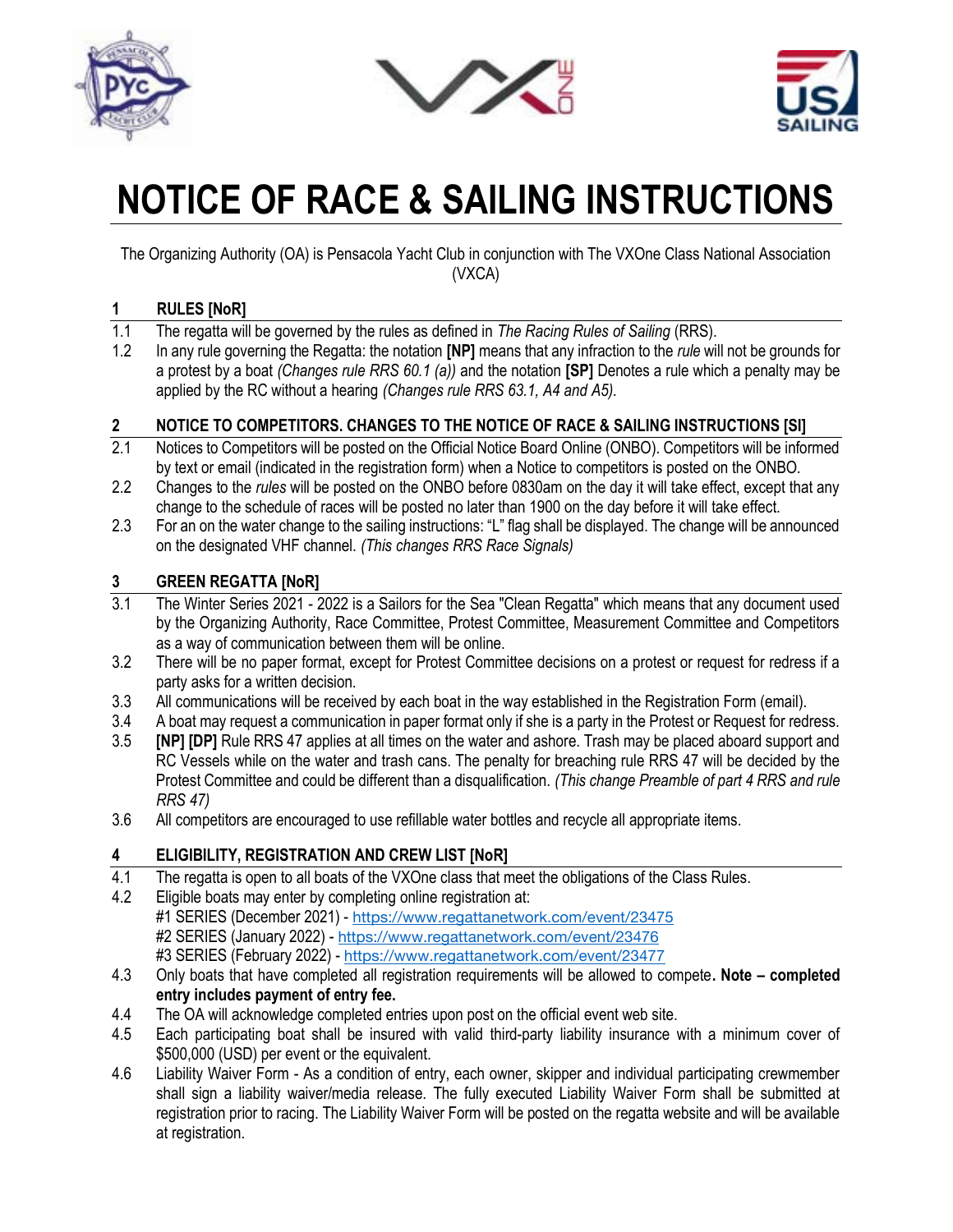





4.7 Each boat will deliver to the Race Committee, no later than 0900am of the first day of each regatta, the crew list for the Regatta (This changes Class Rule C2.1 (e)).

#### 5 ADVERTISING AND BOW NUMBERS [NoR]

- 5.1 Advertising will conform to World Sailing Regulation 20 and the Class Rules.
- 5.2 Boats may be required to display sponsors' advertising for the duration of the event chosen and supplied by the OA.
- 5.3 [DP][NP] Boats will display bow numbers according to Class Rules Appendix H. Attachment C shows the position of the bow numbers. (This changes Class Rule Appendix H)

#### 6 FEES [NoR]

- 6.1 The Entry Fee will be \$175 for each Regatta (Dec, Jan & Feb). Entry Fee includes launching at commencement and recovery at conclusion of the Regatta at designated times, berthing at the regatta harbour for the dates of the event, trailer storage and hospitality to the events for all competing crew.
- 6.2 On site, storage is available at Pensacola YC at a rate of \$100 per month (\$50/week for addition weeks) per single trailer, for active participants in the series events between December and February. Storage arrangements must be made and paid for in advance during the registration process. Please make storage arrangements promptly when online registration becomes available. For Storage related questions, contact PYC Dockmaster Greg Spitzer at: (850) 433-8804 ex 108 or dockmaster@pycfl.com
- 6.3 Rates for box trailers and/or larger boat storage systems will have to be arranged with the PYC Manager directly.

#### 7 SCHEDULE [NoR]

- 7.1 Three regattas are scheduled for the Series:
	- Regatta  $#1 \rightarrow$  December 11 12, 2021
	- Regatta #2 Mid-Winters Championship  $\rightarrow$  January 15 17, 2022
	- Regatta  $#3 \rightarrow$  February 19 20, 2022
- 7.2 The racing schedule for each regatta will be as follows:

| <b>DAY</b>    | <b>DATE</b>                  | TIME(s)          | <b>EVENT</b>                      |
|---------------|------------------------------|------------------|-----------------------------------|
| Saturday      | Dec 11, 2021                 | 0845             | <b>Competitors Meeting</b>        |
|               | Jan 15, 2022                 | 1055             | <b>First Warning Signal</b>       |
|               | Feb 19, 2022                 | 1800             | Party                             |
| <b>Sunday</b> | Dec 12, 2021<br>Feb 20, 2022 | 0955             | <b>First Warning Signal</b>       |
|               |                              | 1430             | No Warning Signal after this time |
|               |                              | ASAP after races | Awards                            |
|               | Jan 16, 2022 $\rightarrow$   | 0955             | <b>First Warning Signal</b>       |
| <b>Monday</b> | Jan 17, 2022                 | 0955             | <b>First Warning Signal</b>       |
|               |                              | 1430             | No Warning Signal after this time |
|               |                              | ASAP after races | Awards                            |

- 7.3 Ten (10) races are scheduled for the regattas of December and February. Fifteen (15) races are scheduled for Mid-Winters (January).
- 7.4 The RC shall attempt to complete five (5) races per day.
- 7.5 The OA reserves the right to modify the program due to weather conditions or other causes.

#### 8 SIGNALS MADE ASHORE [SI]

- 8.1 Signals made ashore will be displayed from a flagpole in the Pensacola Yacht Club lawn.
- 8.2 When flag AP is displayed ashore, '1 minute' is replaced with 'not less than 30 minutes' in the race signal AP. (This changes RRS Race Signals)
- 8.3 The RC intends to broadcast its intentions for the day at 0900 each morning on channel 72 VHF.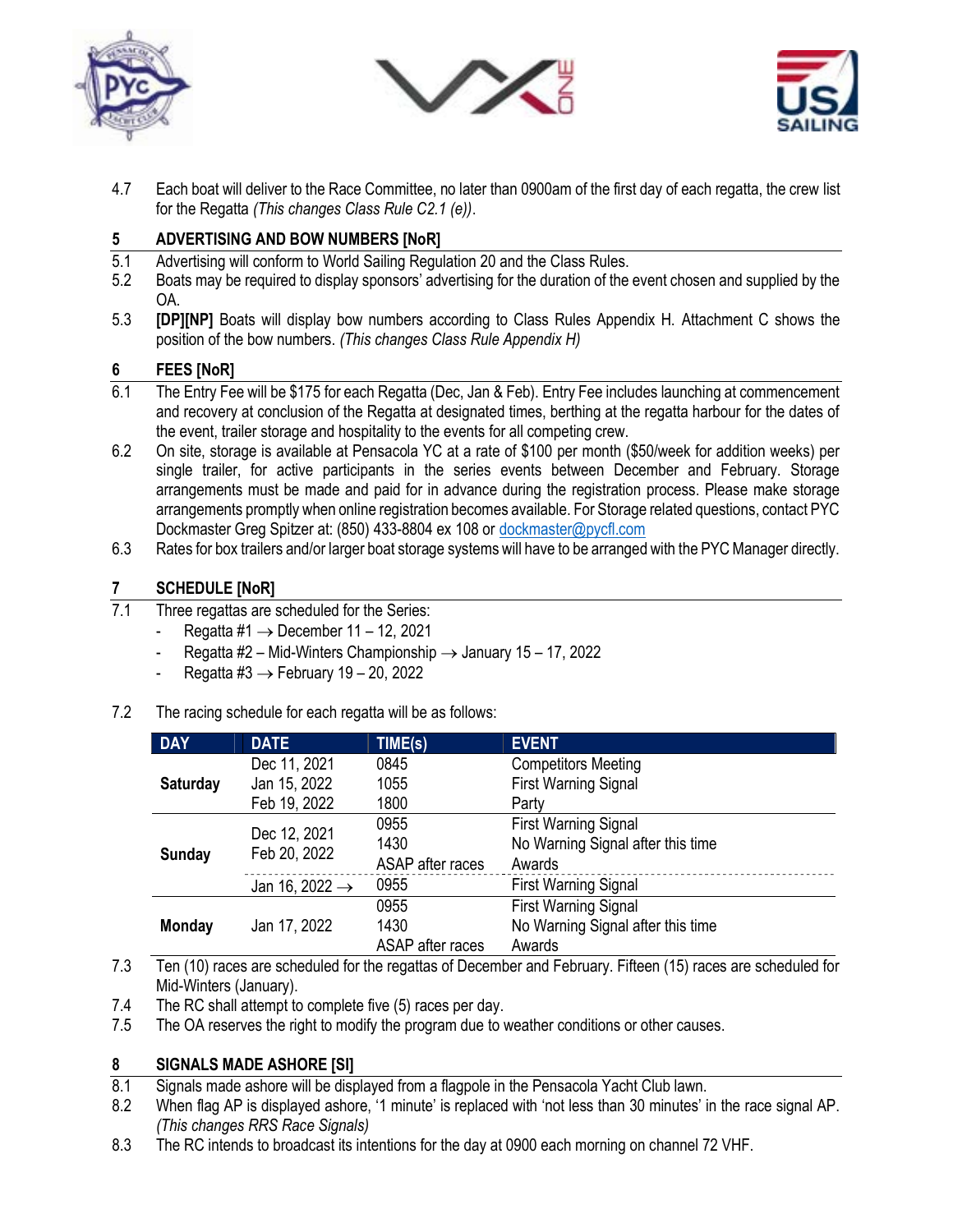





#### COMMUNICATION [SI]

- 9.1 **IDPI** All boats shall carry a VHF radio capable of communicating on channel 72. Channels 68, 69, and 71 may be used. (This changes Class Rule C5.2 (3))
- 9.2 On the water, the RC will make courtesy broadcasts to competitors on VHF radio channel 72.
- 9.3 **[DP]** From the first warning signal until the end of the last race of the day, except in an emergency or as required by a rule, a boat shall not make voice nor data transmissions and shall not receive voice nor data communication that is not available to all boats.
- 9.4 The RC may broadcast the course, bearing and distance information before the warning signal, start times, starting infractions, and information important to racing. Failure of the transmission, failure of any boat to receive or properly interpret this information, or any errors or omissions on the part of the hailed messages shall not constitute grounds for granting redress. (This changes RRS 62.1(a))
- 9.5 Individual recalls and boats penalized under RRS 30.2 or RRS 30.3 may be broadcast on the designated VHF channel using bow/sail numbers. (This changes RRS 29.1, 30.2 and 30.3)
- 9.6 Failure of the RC to make a broadcast or to time it accurately will not be grounds for a request for redress. (This changes RRS 62.1(a))
- 9.7 The RC may broadcast any course changes over the designated VHF channel. Failure of a boat to hear such notification or failure to broadcast will not be grounds for redress. (This changes RRS 62.1(a))

#### 10 CLASS FLAG [SI]

10.1 The Class flag used in accordance with RRS 26 will be VX One Class Insignia.

#### 11 VENUE – RACING AREA [NoR]

- 11.1 The venue host address: Pensacola Yacht Club, 1897 Cypress St., Pensacola, FL 32502.
- 11.2 The location of the racing area is on Pensacola Bay, Southeast of the entrance to Bayou Chico. See Attachment A.

#### 12 MARKS [SI]

- 12.1 Marks 1, 2S and 2P will be orange inflatable tetrahedrons
- 12.2 Mark 1a will be a red ball buoy.
- 12.3 New marks used according to SI 15 will be yellow inflatable tetrahedron.
- 12.4 The starting marks will be RC vessels with an orange flag.
- 12.5 The finishing marks will be either an RC vessel with a blue flag or a yellow inflatable mark.
- 12.6 A RC vessel signalling a change of course, according to SI 15, shall be treated per RRS 31. (This Changes rule RRS 31)

#### 13 THE COURSES and WEATHER LIMITATION [SI]

- 13.1 The course to be sailed will be a windward-leeward configuration. Offset and gate marks will be used. Except in a gate, marks shall be rounded to port. The illustration in Attachment B shows the course diagram.
- 13.2 The approximate compass bearing and distance from the RC signal vessel to Mark 1 may be broadcasted on the designated VHF channel (72).
- 13.3 Marks 1 and 1a, shall be rounded to port. Mark 1a is an offset mark and will be positioned to port of the associated windward mark (looking upwind).
- 13.4 A leeward gate (two marks) will be used. Boats shall sail between the gate marks from the direction of the previous mark and round either gate mark. If only one gate mark is set, boats shall round the single mark to port. Except when there is a change of course, the gate will be positioned approximately 0.1nm to windward of the RC signal vessel. The gate may be laid after the starting signal.
- 13.5 Except when there is a change of course according to SI 15, the downwind finishing line will be to leeward of the gate and adjacent to the RC signal vessel.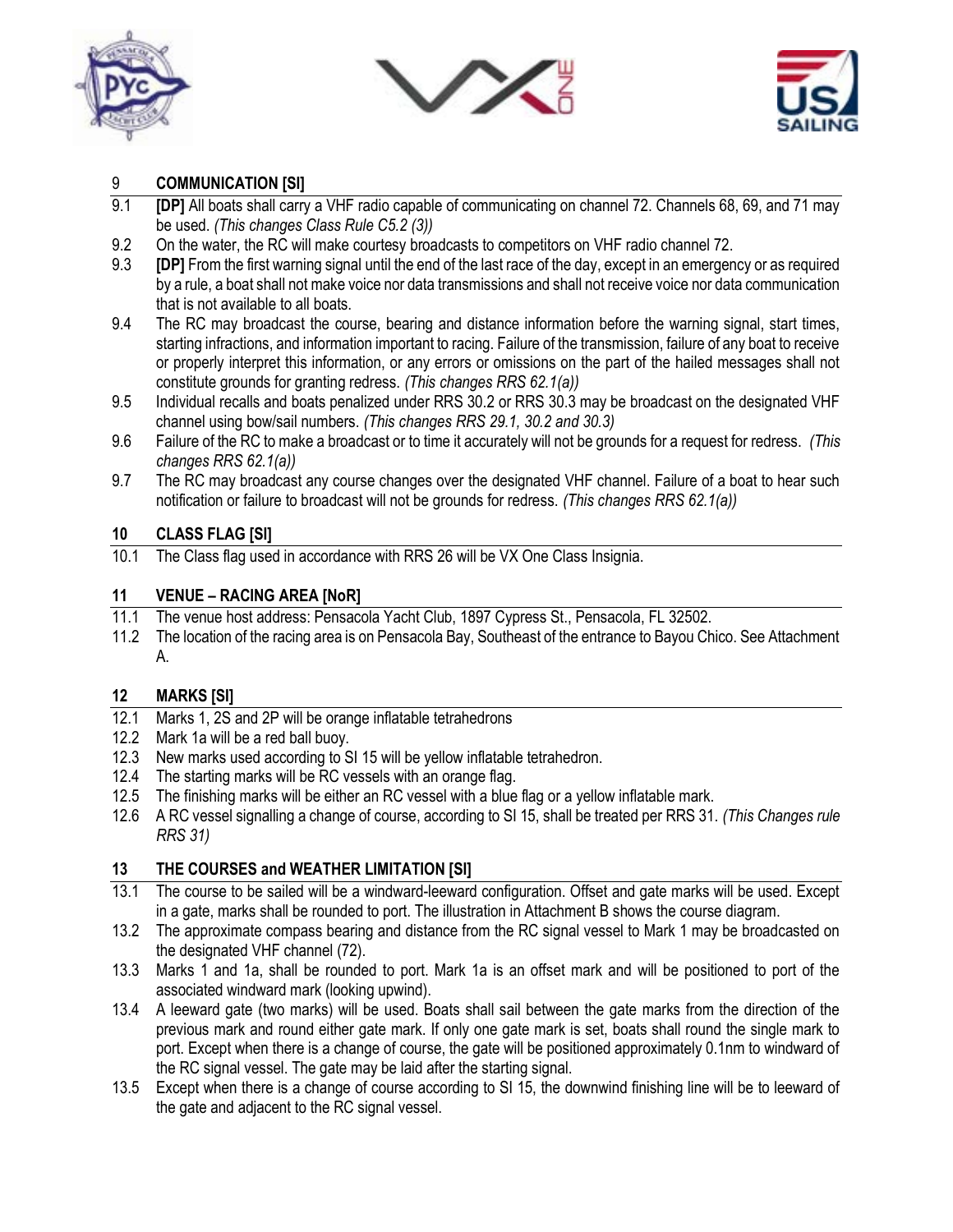





13.6 Races shall not be started when the average wind speed is below 4 knots or exceeds 25 knots. If during the race the wind speed goes over 25 knots for more than 3 consecutive minutes the race shall be abandoned. (This changes RRS 32.1)

#### 14 THE START [SI]

- 14.1 The starting line will be between the staffs displaying orange flags on the port end RC line vessel and starboard end RC signal vessel.
- 14.2 To alert boats that a race will begin soon, an ORANGE flag will be displayed at least 3 minutes before a warning signal is displayed. This flag will be removed approximately 5 minutes after a valid start with no sound signal.
- 14.3 [SP] A boat starting later than five (5) minutes after her starting signal will be scored Did Not Start without a hearing.
- 14.4 RRS 30.4 (Black Flag Rule) is changed to permit the RC to display bow number and/or sail number.

#### 15 CHANGE OF THE NEXT LEG OF THE COURSE [SI]

- 15.1 To change the next leg of the course, the RC will lay a new mark (or move the finishing line) and remove the original mark as soon as practicable. When in a subsequent change a new mark is replaced, it will be replaced by an original mark. At the weather mark, the RC will make every effort to set an offset mark with a change mark; however, if it is absent, proceed to the next mark of the course from the weather mark.
- 15.2 Any adjustment of any leg of the course, while boats are racing, by moving mark(s) up to 005° in bearing and/or 0.2 nm in length will not be considered a change of course. (This changes RRS 33)

#### 16 THE FINISH, TIME LIMITS AND TARGET TIMES [SI]

- 16.1 The finishing line will be between a staff displaying a blue flag on the finishing line vessel and a staff displaying a blue flag on a nearby RC vessel, or the course side of a nearby yellow inflatable mark.
- 16.2 The time limit for the first boat to sail the course and finish a race will be 2 hours after her start.
- 16.3 The time limit for the first boat to round Mark 1 for the first time after the start is 30 minutes.
- 16.4 Boats failing to finish within 30 minutes after the first boat sails the course and finishes, and not thereafter retiring, being penalized, or given redress, will be scored TLE (Time Limit Expired, see Scoring). (This changes RRS 35, A5.1, A5.2 and A10)
- 16.5 The target time for races is 45 to 60 minutes. Failure to meet the target time will not be grounds for redress. (This changes RRS 62.1(a))
- 16.6 Flag A displayed at the finish vessel means "no more racing today."

#### 17 PENALTY SYSTEM and RULE 42 [NoR]

- 17.1 Appendix V and T will apply.
- 17.2 Rule V1 is changed as follows: The first two sentences of rule 44.1 are changed to: 'A boat may take a One-Turn Penalty when she may have broken a rule of Part 2 or rule 31 while racing. However, when she may have broken a rule of Part 2 while in the zone around a mark other than a starting mark, her penalty shall be a Two-Turns Penalty.'
- 17.3 Unless the course is shortened to finish at the windward mark, penalties while in the zone of the windward mark or on the offset leg may be delayed and taken as soon as possible on the downwind leg. (This changes RRS 44.2.)
- 17.4 Unlimited trimming and easing of the asymmetrical gennaker to promote a plane shall be permitted. (This Class Rule changes RRS 42.2 (a))

#### 18 HEARING REQUESTS [SI]

- 18.1 Hearing requests shall be filled by using the online form that can be found: [Protest Form](https://support.google.com/drive/answer/6283888) (PC Secretary Email: sdpyc@outlook.com) within the appropriate Time Limit.
- 18.2 The Protest Time Limit (PTL) shall be seventy five (75) minutes after the last boat has finished the last race of the day or the RC signals no more racing today, whichever is later. The resulting time will be posted at the Official Notice Board Online. (This changes RRS 61.3)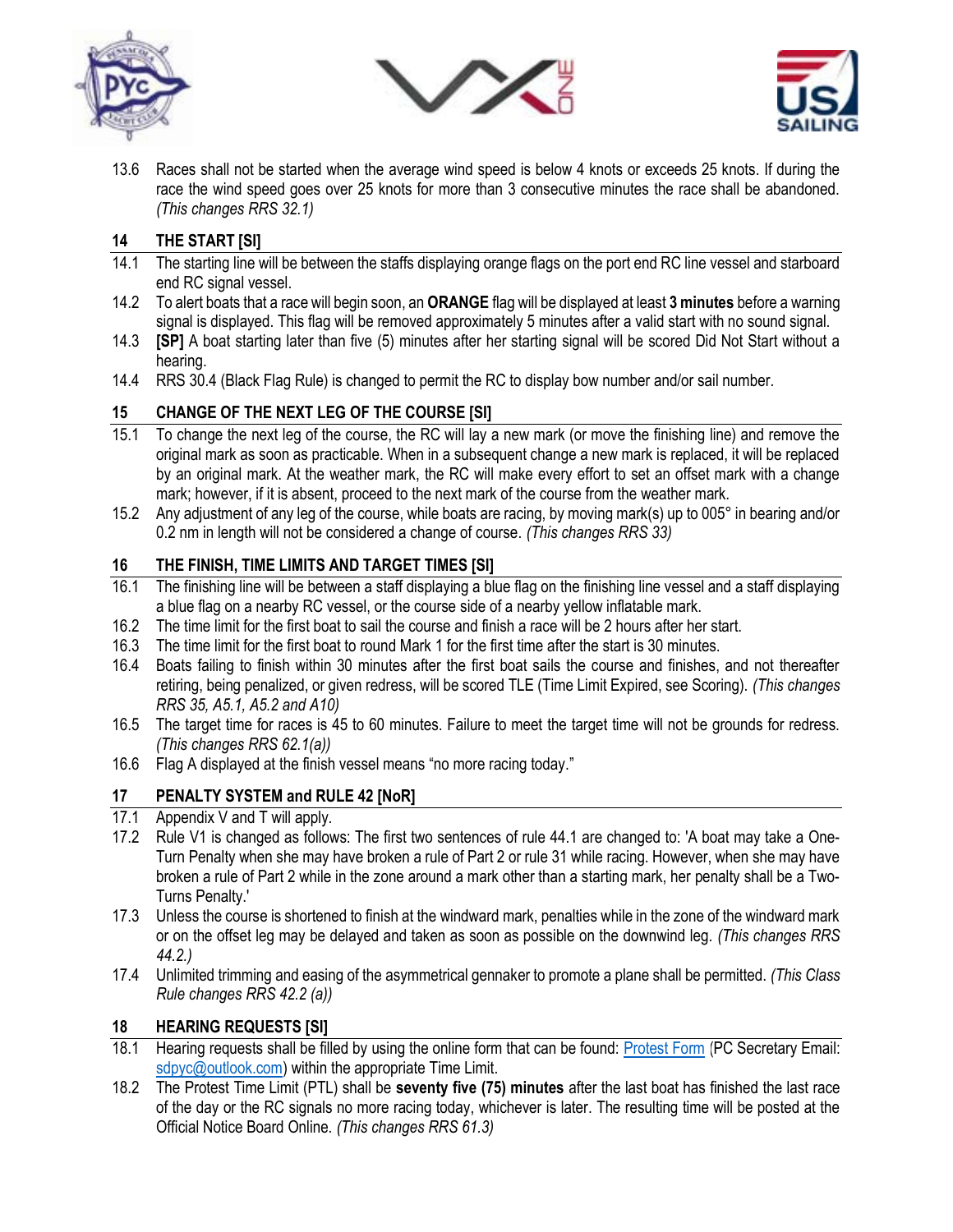





18.3 Notices of scheduled protests or requests for redress hearings will be posted on the Official Notice Board Online to inform competitors of hearings in which they are parties or may be parties affected by a request for redress.

18.4 USSailing Prescription to rule RRS 63.2 will not apply.

18.5 RRS 66 is changed as follows:

On the last day of the regatta, a request for reopening a hearing shall be delivered:

(a) within the protest time limit if the requesting party was informed of the decision on the previous day.

(b) no later than 30 minutes after the requesting party was informed of the decision on that day.

- 18.6 Notices will be posted on the ONBO not later than 30 minutes after the protest time limit to inform competitors of hearings in which they are parties or named as witnesses. Hearings will be held in the protest room, beginning at the posted time.
- 18.7 Within the protest time limit, the RC shall post on the ONBO the boats that are disqualified or penalized under A5. A boat so notified may only request for redress within 30 minutes after that posting.
- 18.8 Notices of protests by the RC or the Protest Committee will be posted on the ONBO to inform boats under rule 61.1 b).

#### 19 SCORING [NoR]

#### 19.1 REGATTA

- 19.1.1 One (1) race shall be completed to constitute a regatta.
- 19.1.2 A boat scored TLE shall be scored points for her finishing place 2 more than the points scored by the last boat that finished according to SI16.4.
- 19.1.3 When fewer than six (6) races have been completed, a boat's regatta score will be the total of her race scores.
- 19.1.4 When six (6) or more races have been completed, a boat's regatta score will be the total of her race scores excluding her worst score.
- 19.1.5 **[DP]** Any penalty points given by the jury is at their discretion but shall be applied to the overall score and therefore not excluded. (This changes Appendix A)

#### 19.2 SERIES

- 19.2.1 RACES TO COUNT AND MINIMUM REQUIRED
- 19.2.1.1 To qualify for inclusion in the final series results a boat shall start in at least 50% of the completed races listed in NoR 7.3.
- 19.2.2 RACE SCORES
	- 19.2.2.1 Each boat finishing a race and not thereafter retiring, being penalized or given redress will be scored as follows, where N are the number of boats that finished each race:

| Finishing place       | Points           |
|-----------------------|------------------|
| First                 | N                |
| Second                | N-1              |
| <b>Third</b>          | $N-2$            |
| Fourth                | N-3              |
| Each place thereafter | Subtract 1 point |

19.2.3 All other boats that compete in that race, including any that finish and thereafter retire or are disqualified, will score 0 points. Boats that do not compete in that race (DNC) will not be scored.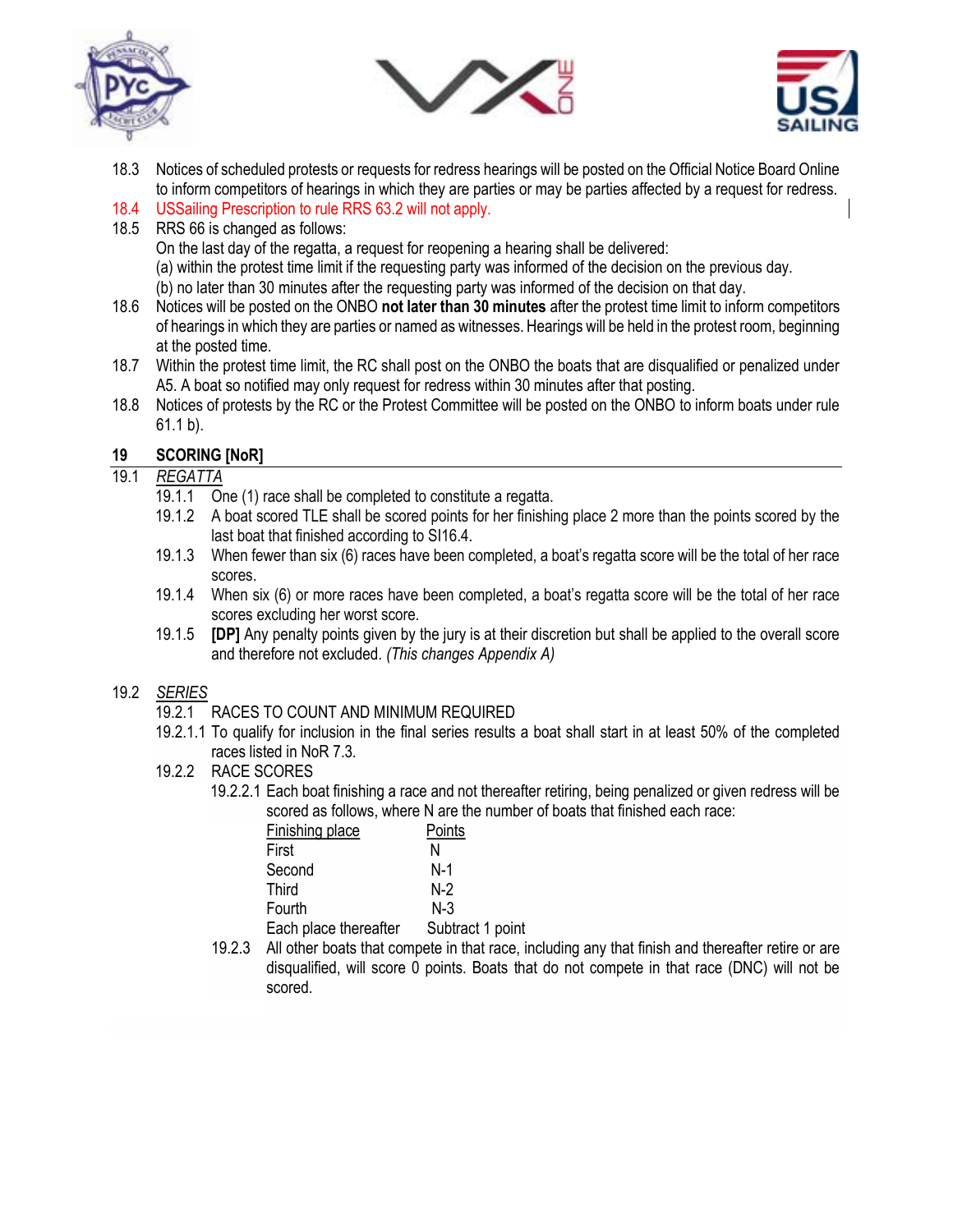





#### 19.3 SERIES SCORES

- 19.3.1 The series score for each boat will be a percentage calculated as follows:
	- a) Divide the sum of her race scores by the sum of the points she would have scored if she had placed first in every race in which she competed.
	- b) Multiply the result by 100.
	- c) The qualified boat with the highest Series Score is the winner and others are ranked accordingly.
- 19.4 TIES AND OTHER RULES
	- 19.4.1 Race ties will be scored using rule A7. Series ties will be broken using rule A8.1. Rules A1, A3, A5, A6, A9 and A10 also apply.

#### 20 SAFETY AND SUPPORT PERSON / SUPPORT VESSEL REGULATIONS [NoR]

- 20.1 **[DP]** Before the first warning signal of each day, all boats shall sail past the stern of the RC Signal Vessel on starboard tack and check in by hailing their sail/bow number. They shall continue to do so until their sail/bow number is verbally acknowledged by the RC.
- 20.2 **[DP] [NP] [SP]** A boat that retires from a race shall notify the RC before leaving the course area or immediately after arriving ashore via radio contact from PYC.
- 20.3 All competitors shall wear, while on the water, other than brief periods while adding or removing clothing, an approved US Coast Guard PFD that depends 100% on foam for flotation that is the appropriate size for the sailor with no modification. The PFD must be worn outside of all clothing, except that a thin shirt may be worn over the PFD to prevent snagging. (This Changes the preamble to Part 4, rule RRS 40 and Race Signals).
- 20.4 Each support vessel shall have a working VHF radio and monitor the radio, an anchor suitable for anchoring in the waiting area, a basic first aid kit and a kill-cord attached to the driver at all times while on the water.
- 20.5 [SP] No drones are allowed closer than 500 meters from racing areas from the Warning Signal for a race and after the last boat has finished the race. As a penalty for breaching this rule the protest committee may impose a discretionary penalty to all boats associated with the owner / operator of the drone. This rule does not apply to the OA drones.
- 20.6 Support persons and Support Vessels shall register with the race office during registration times. They shall declare which boat or boats to which they are attached. Support persons and support vessels shall declare proof of insurance and provide photo ID of the driver. Vessels shall comply with local laws and regulations regarding their operation.
- 20.7 Under all circumstances, coaches and other support vessels are expected to assist any boat in danger.
- 20.8 Coach and support boats shall display a flag, or other identification symbol, as may be required by the race committee.
- 20.9 **[DP] [NP]** Team leaders, coaches and other support personnel shall be outside of the racing area described in SI 20.10 and 20.11 from the Preparatory Signal until the last boat finishes the last race or the RC displays a postponement, general recall or abandonment signal, unless they are helping a boat in danger. Breaking this rule will be penalized by the Jury.
- 20.10 The racing area is defined as a surface which borders are over 100 meters from the laylines.
- 20.11 The starting area is a rectangle with its borders 100 meters to windward and leeward and 100 meters to pin ends of the starting line.
- 20.12 A boat and its crew shall at all times keep clear of all commercial vessels and shall not maneuver in any manner which would cause a commercial vessel to be unable to sail their proper course or carry out their commercial functions in a normal manner.
	- 20.12.1 A boat whose actions or maneuvers result in a Danger Signal (5 Horns or Sounds) from a commercial vessel, shall be protested.
	- 20.12.2 **[NP]** A boat in violation of SI 20.12 can only be protested by the RC. (This Changes RRS 60.1 and 60.3)
	- 20.12.3 The penalty for breaking this SI 20.12 shall be disqualification from the entire regatta in which case rule RRS 36 will not apply. (This changes RRS 36)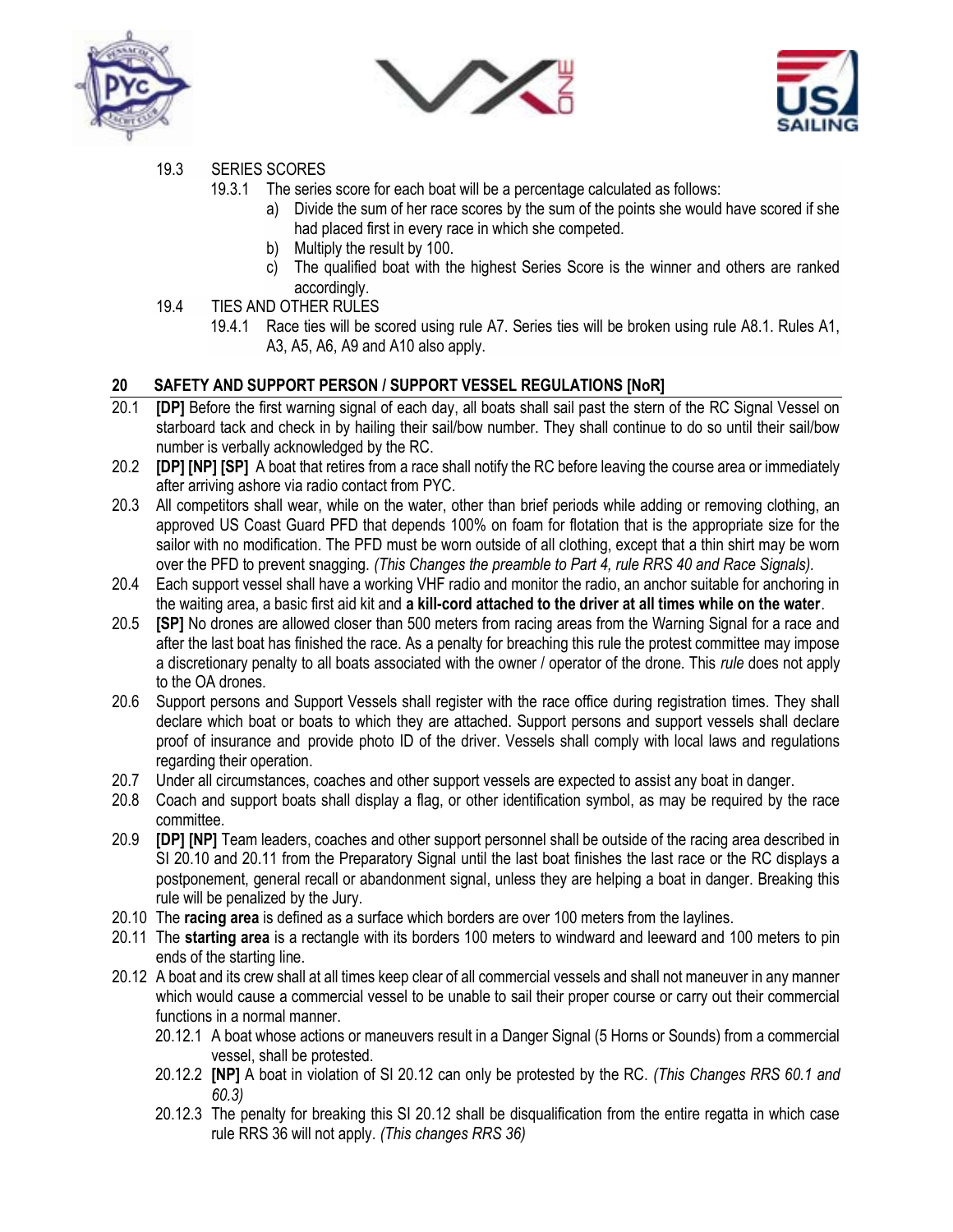





#### 21 REPLACEMENT OF CREW OR EQUIPMENT [SI]

- 21.1 Substitution of competitors will not be allowed without prior written approval of the Race Committee. (This changes Class Rule C2.1 (b))
- 21.2 Substitution of equipment will not be allowed unless authorized by the Race Committee. Requests for substitution shall be made to the RC at the first reasonable opportunity.
- 21.3 Any substitution granted via SI 21.1 or 21.2 will be posted on the Official Notice Board Online.

#### 22 LAUNCHING AND BERTHING [NoR]

- 22.1 The PYC hoist and launch ramp will be available on demand. Please coordinate with fellow competitors.
- 22.2 **[DP]** Except when sailing, boats may be kept in an assigned docks in the PYC harbour or hauled out. Fenders and mooring lines may be required.

#### 23 PRIZES [NoR]

- 23.1 Prizes will be awarded to the top 3 finishers in each regatta, as well as the top 3 overall finishers in the series.
- 23.2 Class Winter Series Perpetual Trophy may also be awarded to the series winner depending on class tradition.

#### 24 DISCLAIMER OF LIABILITY [NoR]

- 24.1 Competitors participate in the event entirely at their own risk. See RRS 3, Decision to Race. The OA will not accept any liability for material damage or personal injury or death sustained in conjunction with or prior to, during, or after the regatta.
- 24.2 Sailing is by its nature an unpredictable sport and therefore inherently involves an element of risk. By taking part in the Series, each competitor, and the responsible adult, if any, agree and acknowledges that:
	- a) They are aware of the inherent element of risk involved in the sport and accept responsibility for the exposure of themselves and their boat to such inherent risk whilst taking part in the event;
	- b) They are responsible for the safety of themselves, their boat and their other property whether afloat or ashore;
	- c) They accept responsibility for any injury, damage or loss to the extent caused by their own actions or omission;
	- d) Their boat is in good order, equipped to sail in the event and they are fit to participate;
	- e) The provision of a race management team, patrol boats and other officials and volunteers by the event organizer does not relieve them of their own responsibilities;
	- f) The provision of patrol boat cover is limited to such assistance, particularly in extreme weather conditions, as can be practically provided in the circumstances.

#### 25 MEDIA RIGHTS AND MEDIA VESSELS REGULATIONS [NoR]

- 25.1 By participating in this event, competitors automatically grant to the OA and the event sponsors the right, in perpetuity, to make, use, and show, at their discretion, any photography, audio and video recording, and other reproductions of them made at the venue or on the water from the time of their arrival at the venue, until their final departure, without compensation.
- 25.2 All Press and official spectator boats shall be registered by the race organizing authority during registration.
- 25.3 Press and spectator vessels shall display any flag, or other identification symbol as may be required by the Race Committee.
- 25.4 The race organizers may appoint one or more photo vessels, which will be allowed within the race course. The position of these boats shall not be grounds for redress. (This changes rule RRS 62.1)
- 25.5 Press and spectator vessels shall not interfere with boats racing or the Regatta Direction in any way.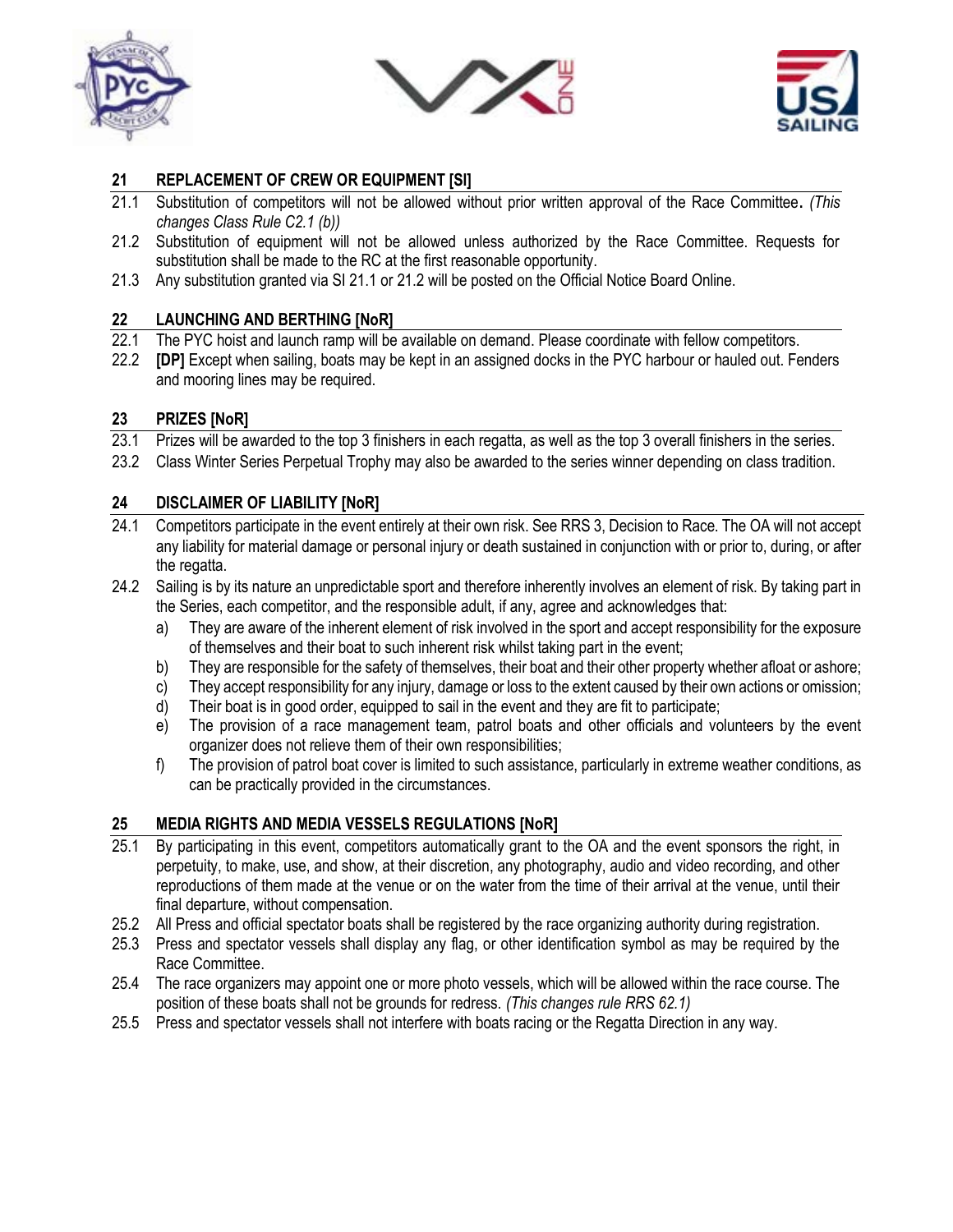





#### 26 KEY CONTACTS [NoR]

Name: Tom Pace Name: Talbot Wilson E-mail: tomracechair@gmail.com Email: talbot@talbotwilson.com

# Name: Hal Smith Name: Chris Alexander

# REGATTA CHAIR **REGATTA MARKETING & PUBLICITY**

PRINCIPAL RACE OFFICER (PRO) VX One Class Association President Email: hal\_smith@mindspring.com Email: chris@alexandercounterwrights.com

#### 27 CHANGES TO THE RACE DOCUMENT

27.1 Change 1 - November 14th, 2021 a) New rule 18.4 added and renumbered the following

### **Notations used in this document:**<br>[OA] Organizing Authority

- [OA] Organizing Authority<br>[NoR] Notice of Race rule
- Notice of Race rule
- [SI] Sailing Instruction rule<br>[ONBO] Official Notice Board O
- **[ONBO]** Official Notice Board Online<br>**[RC]** Race Committee
- **[RC]** Race Committee<br>**[PC]** Protest Committe
- **[PC]** Protest Committee<br> **[NP]** Any infraction to the
- 
- [NP] Any infraction to the rule will not be ground for a protest by a boat (Changes rule RRS 60.1 (a))<br>[SP] Denotes a rule which a penalty may be applied by the RC without a hearing (Changes rule RRS<br>[DP] The penalty for a Denotes a rule which a penalty may be applied by the RC without a hearing (Changes rule RRS 63.1, A4 and A5).
- The penalty for a breach of the rule may, at the discretion of the protest committee, be less than a disqualification.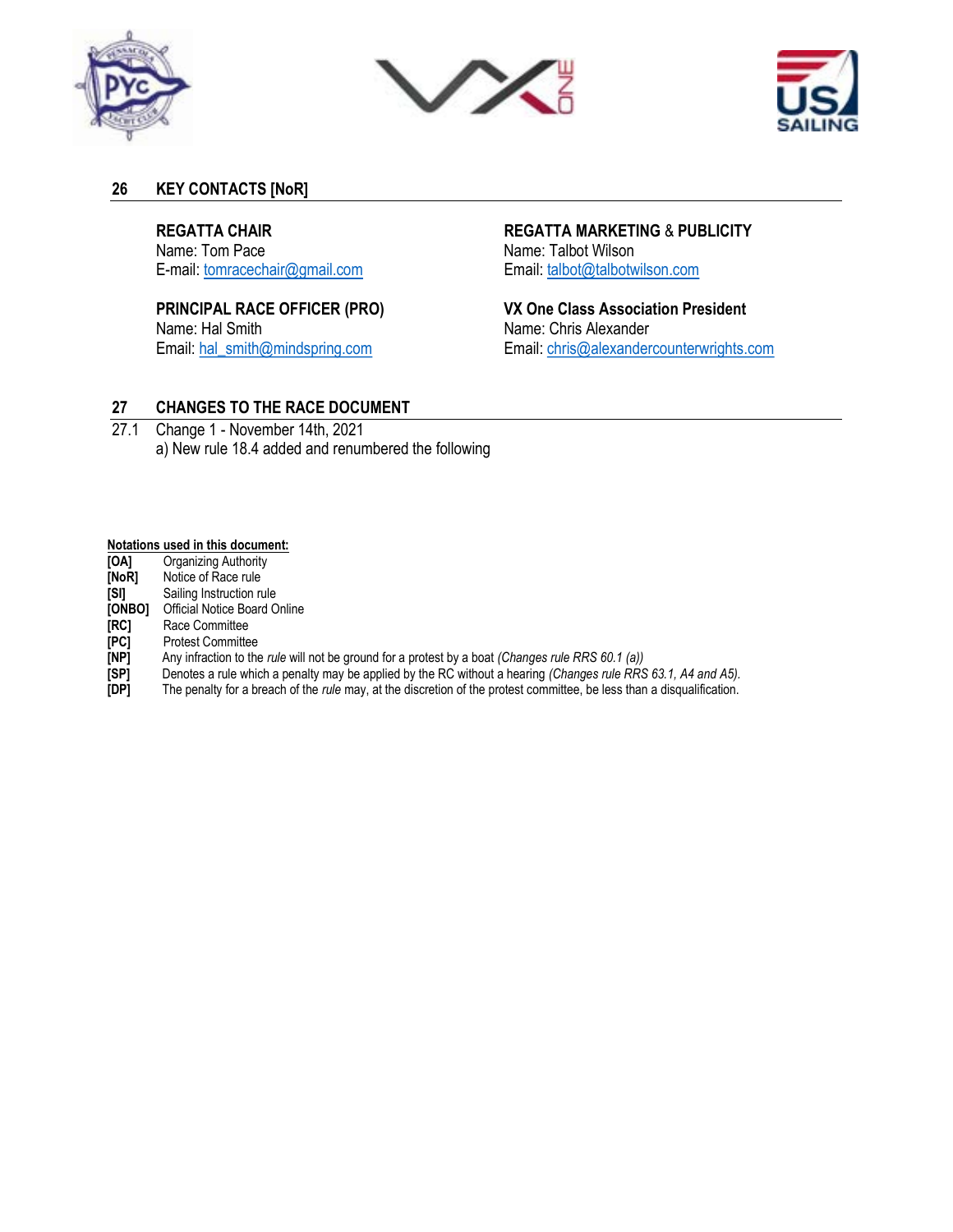





# 2021 - 2022 WINTER SERIES Attachment A – RACE AREA

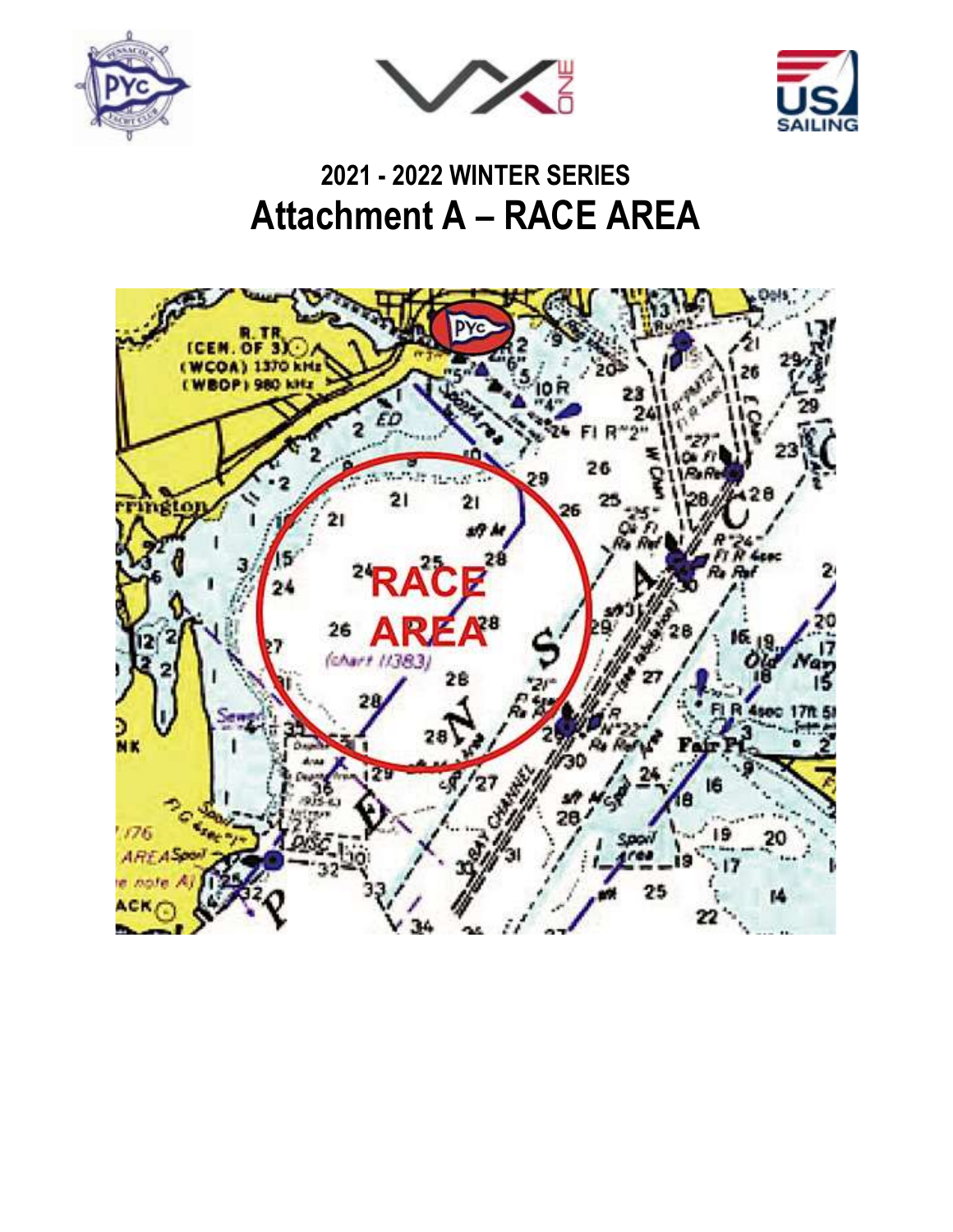





## 2021 – 2022 WINTER SERIES Attachment B - COURSE DIAGRAM

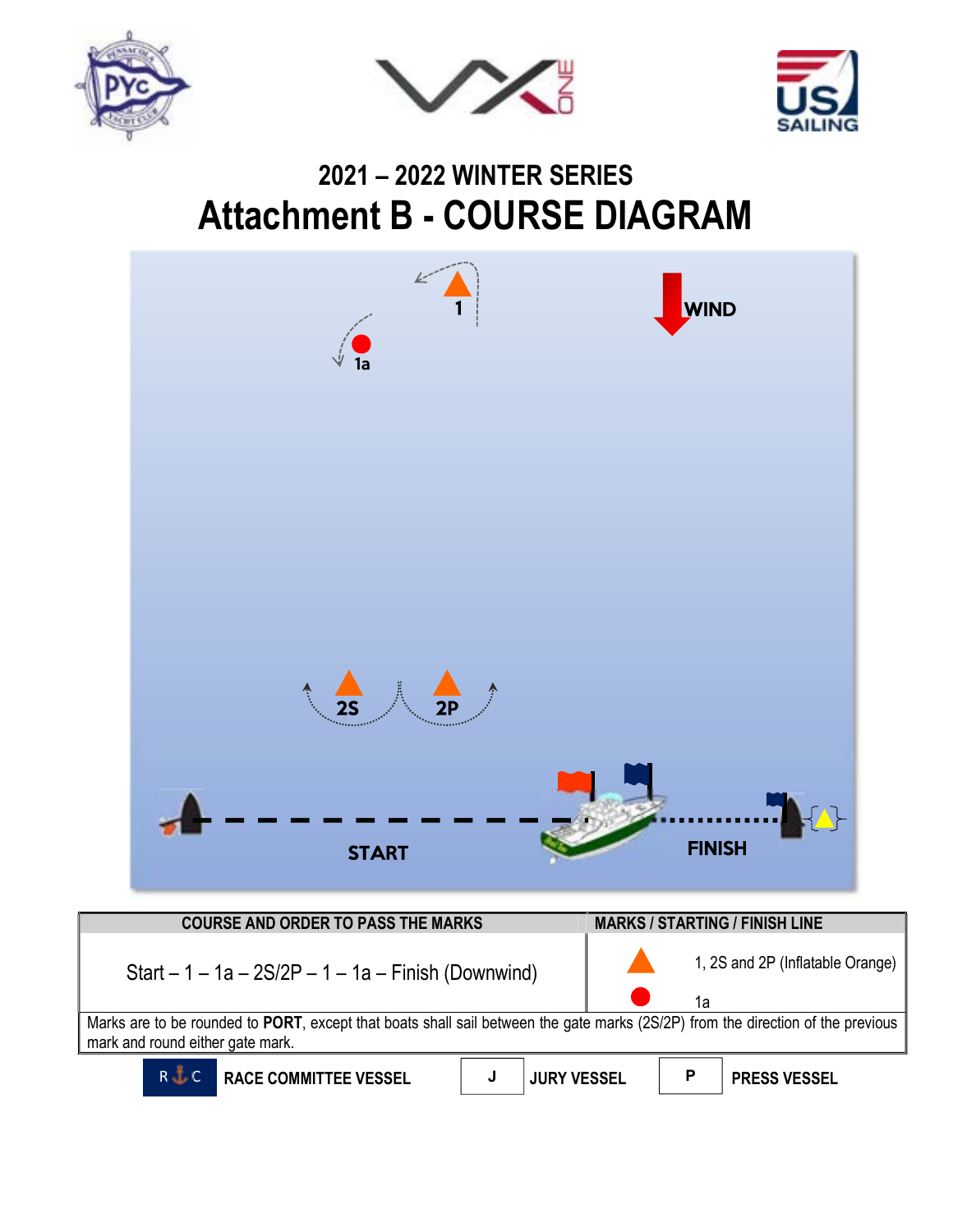





# 2021 – 2022 WINTER SERIES Attachment C – BOW NUMBERS

#### APPENDIX H.3 VXCA BOW NUMBERS

- H.3.1 Prefabricated VXCA Class Bow Number graphics may be purchased through the TMH office (bennettyachting@gmail.com)
- H.3.2 Placement
	- (a) Top edge parallel to and 75 mm below the gunnel
	- (d) Leading edge 150 mm behind the bow stem